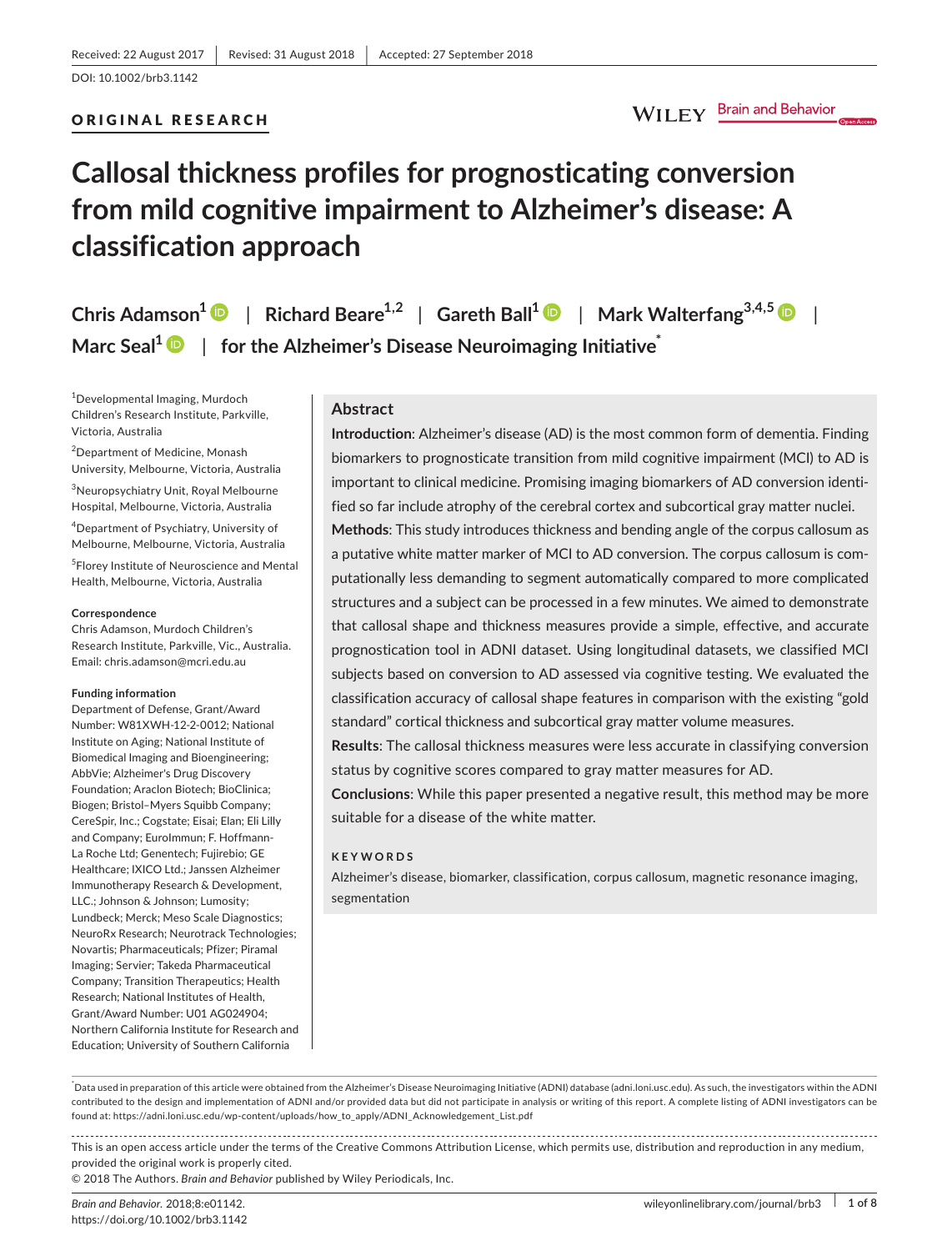# **1** | **INTRODUCTION**

Alzheimer's disease (AD) is the most common form of dementia (Weiner et al., 2013). The neuropathology of AD is hypothesized to be a cascade of β-amyloid plaques, tau-mediated neuronal injury, and tissue loss leading to cognitive impairments (Jack et al., 2010). The putative course of clinical progression in AD begins with mild cognitive impairment (MCI), later converting to AD as cognitive abilities decline.

Clinically, the level of cognitive impairment is typically established using tests of mental status including the Clinical Dementia Rating (CDR) and Mini Mental State Exam (MMSE). However, the development of robust imaging biomarkers for AD has the potential for clinical impact (Frisoni, Fox, Jack, Scheltens, & Thompson, 2010), particularly in prognostication of cognitive decline. More specifically, an important goal for neuroimaging biomarkers is to accurately predict whether a patient presenting with mild cognitive impairment (MCI) initially will degrade further to severe cognitive impairment, converting to AD, or remain stable.

To aid the search for imaging biomarkers of AD, the ADNI project was conceived to provide a longitudinal, publicly available dataset for researchers (Jack et al., 2008). A major focus of ADNI-based imaging studies has been to investigate whether the trajectories of cortical and subcortical gray matter atrophy predict cognitive decline (Weiner et al., 2013). Cortical gray matter atrophy occurs along a temporo-spatial gradient with disease progression, occurring first in the temporal cortex and followed by occipital, parietal, frontal atrophy (Fennema-Notestine et al., 2009). In patients with AD, gray matter volume is significantly reduced across the whole cortex, apart from the primary motor/sensory and visual cortex which are relatively spared. Examination of volumetric and shape trajectory with disease progression in the subcortical gray matter nuclei and ventricles has shown marked atrophy of the hippocampus, amygdala, and ventricular enlargement in AD (Fennema-Notestine et al., 2009; Qiu, Fennema-Notestine, Dale, & Miller, 2009). Willette, Calhoun, Egan, and Kapogiannis (2014) applied independent component analysis to gray matter tissue maps to achieve approximately 80% accuracy for classifying MCI converters versus MCI nonconverters.

Relatively few papers have examined white matter atrophy in AD (Migliaccio et al., 2012; Zhang et al., 2009). Migliaccio et al. (2012) compared healthy controls to AD patients (non-ADNI) and found atrophy in lateral temporal and parietal regions, including cingulum and posterior corpus callosum. Zhang et al. (2009) examined diffusion metrics to characterize white matter microstructure in Alzheimer's disease compared to front-temporal dementia. This study found that white matter microstructure was less affected in AD compared to frontotemporal dementia.

Typically, these studies rely on high-dimensional, nonlinear image registration techniques (Davatzikos, Genc, Xu, & Resnick, 2001; Shen & Davatzikos, 2003) and/or complex cortical segmentation procedures (Fischl, 2012) that can be computationally costly when applied to large cohorts and may require manual intervention

or editing in extreme anatomical cases. Additionally, these studies typically used voxel-based morphometry, which is sensitive to chosen parameters such as smoothing size.

We recently introduced a method for extracting the midsagittal plane, corpus callosum and generating thickness profiles (Adamson et al., 2011; Adamson, Beare, Walterfang, & Seal, 2014). This process can be quickly applied to any T1‐weighted MR image to summarize callosal curvature and midsagittal callosal thickness within 8 subdivisions. Midsagittal callosal area closely correlates with total myelinated axonal fiber count (Riise & Pakkenberg, 2011), and studies show greater thickness of the corpus callosum is linked to measures of general cognitive ability (Luders et al., 2007). To date, there has been one other study of CC morphology change with disease progression in ADNI (Elahi, Bachman, Lee, Sidtis, & Ardekani, 2015). This paper used regional area and circularity, a measure of bending, and showed statistically significant differences between MCI converters and nonconverters. However, these group differences were not prognostic in nature. We propose that callosal measures serve as a surrogate marker of cerebral atrophy, providing an alternative to computationally taxing whole-brain approaches. The aim of this paper was to test whether callosal thickness is as effective in classifying conversion from MCI to AD from first-visit data as more comprehensive measures of cerebral atrophy.

## **2** | **METHODS**

Data used in the preparation of this article were obtained from the Alzheimer's Disease Neuroimaging Initiative (ADNI) database (adni.loni.usc.edu). The ADNI was launched in 2003 as a public–private partnership, led by Principal Investigator Michael W. Weiner, MD. The primary goal of ADNI has been to test whether serial magnetic resonance imaging (MRI), positron emission tomography (PET), other biological markers, and clinical and neuropsychological assessment can be combined to measure the progression of mild cognitive impairment (MCI) and early Alzheimer's disease (AD). For up-to-date information, see [www.](www.adni-info.org) [adni-info.org.](www.adni-info.org) Longitudinal imaging data from a total of 556 subjects (age 55.75–92.66) were downloaded. The imaging schedule involved one or two initial screening sessions followed by yearly follow-up scans; the number of follow-up scans varied between subjects.

Subjects were initially grouped per cognitive ability into Alzheimer's disease (AD), mild cognitive impairment (MCI), and otherwise healthy controls (CTL). Cognitive ability was assessed using the global score on the Clinical Dementia Rating, which was administered at every visit. The CDR score has the following possible values ( $0 =$  none,  $0.5 =$  questionable, 1 = mild, 2 = moderate, 3 = severe). Grouping criteria were as follows: AD—scores of CDR ≥ 1 for all visits, MCI—initial visit score of CDR = 0.5, CTL—scores of CDR = 0 for all visits. Demographic information for these groups is presented in Table 1.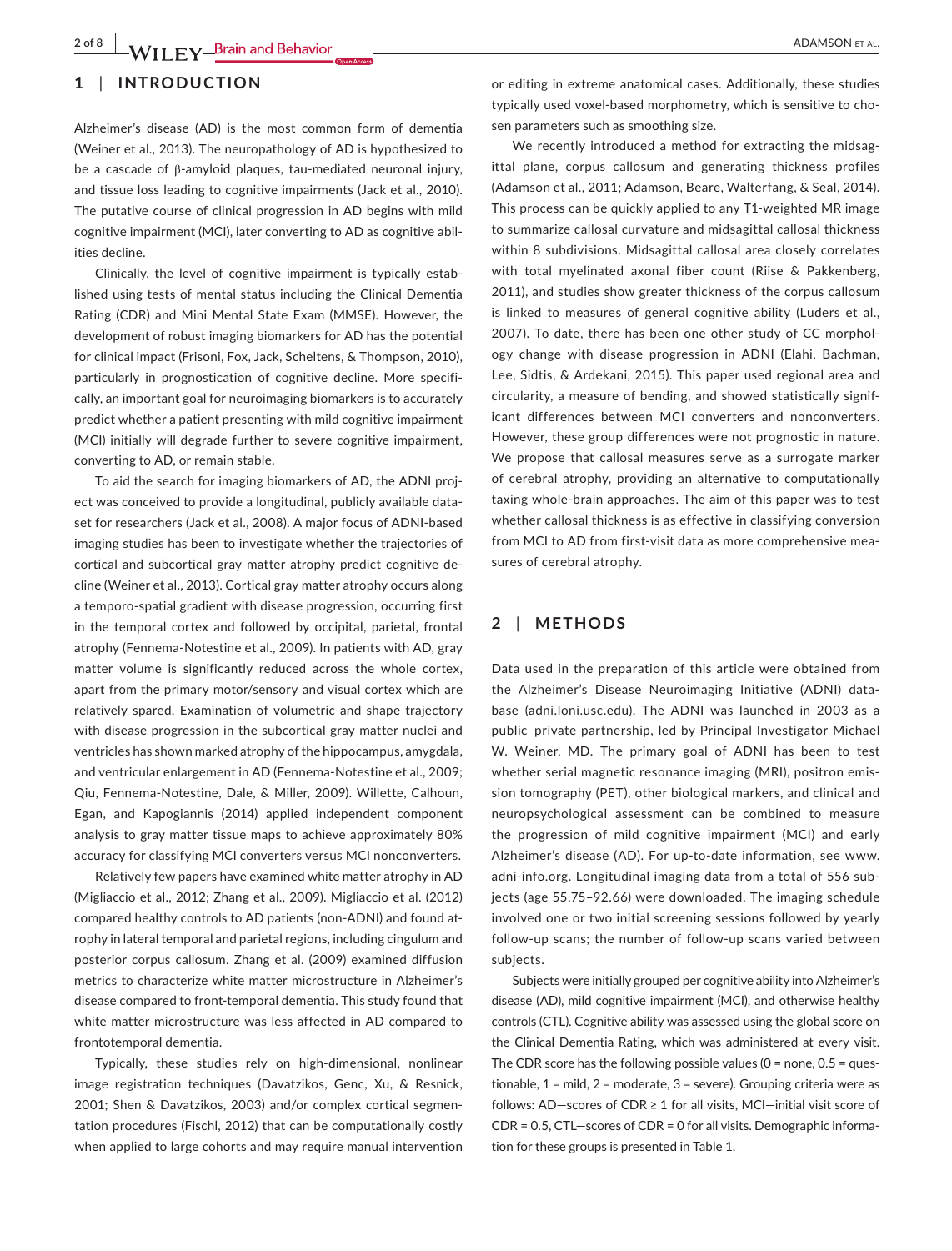| ADAMSON et al.                                                                                                                                                                                 |                          |              | 3 of 8<br>Brain and Behavior<br>-WILEY-<br>Open Access |              |              |
|------------------------------------------------------------------------------------------------------------------------------------------------------------------------------------------------|--------------------------|--------------|--------------------------------------------------------|--------------|--------------|
| <b>TABLE 1</b><br>Demographic information of<br>subject groups according to classification<br>into Alzheimer's disease (AD), mild<br>cognitive impairment (MCI), and healthy<br>controls (CTL) |                          | <b>AD</b>    | <b>MCI</b>                                             | <b>CTL</b>   | <b>Total</b> |
|                                                                                                                                                                                                | # images                 | 437          | 1606                                                   | 529          | 2,572        |
|                                                                                                                                                                                                | # subjects               | 136          | 285                                                    | 135          | 556          |
|                                                                                                                                                                                                | Age (years)<br>mean (SD) | 75.70 (7.59) | 75.99 (7.34)                                           | 77.03 (7.44) | 75.14 (7.08) |
|                                                                                                                                                                                                | Males                    | 68           | 101                                                    | 66           | 235          |

# **3** | **NEUROIMAGING DATA PREPROCESSING**

#### **3.1** | **Callosal thickness**

Callosal thickness measurements were obtained with an automated callosal thickness profile generation pipeline (Adamson et al., 2014). Briefly, this extracts the midsagittal slice, segments the corpus callosum, and generates cross-sectional traversals along the midline of the corpus callosum; the arc lengths of these traversals define callosal thickness. Mean thickness was calculated within 8 callosal subdivision defined by the parcellation schemes of Witelson (1989) and Hofer and Frahm (2006). Additionally, a callosal bending angle was computed as the angle between vectors emanating from the midpoint of the corpus callosum to the apices of the genu and splenium.

#### **3.2** | **Subcortical volumes**

Deep gray matter structure volumes were extracted using FIRST (Patenaude, Smith, Kennedy, & Jenkinson, 2011). Images were initially preprocessed using SPM12 "new segment" from which WM, GM, and CSF tissue probability maps and bias‐corrected images were obtained. Bias-corrected images were processed by Patenaude et al. (2011) (FSL 5.0.9) using default options. Volumes of the following structures were obtained from segmentation in both left and right hemispheres: hippocampus, amygdala, accumbens, putamen, pallidum, thalamus, and caudate.

## **3.3** | **Intracranial volume**

Intracranial volume was estimated as the sum of the WM, GM, and CSF volumes; SPM ICV estimates were previously shown to correlate closely to ground truth (Weiner et al., 2013). Callosal thickness measure and deep gray nuclei volumes were normalized by intracranial volume.

#### **3.4** | **Cortical thickness**

Cortical thickness estimates were obtained using Freesurfer 5.3.0 (Fischl, 2012). Anatomical localization into 34 regions per hemisphere was performed using the Desikan–Killiany atlas (Desikan et al., 2006), and measures of mean cortical thickness were extracted for each region in both left and right hemispheres.

#### **3.5** | **Feature sets**

Several aggregate feature sets were formed from the derived imaging measures for comparison. These included callosal features (CC, *n* = 9); deep gray volumes (FIRST, *n* = 14); a joint set of callosal features and deep nuclear volumes (CCFIRST, *n* = 23); regional cortical thickness estimates from Freesurfer (FS, *n* = 68); cortical thickness and deep gray volumes (FSFIRST, *n* = 82); and all measures (*n* = 91).

#### **3.6** | **Adjustment for healthy aging**

As a final preprocessing step, all feature values were adjusted to account for effects of neurotypical aging. A line of best fit was computed for each feature against age using only the healthy control data. The data used for classification were the residuals to these lines of best fit.

#### **3.7** | **Classification**

Linear support vector machines, as implemented in scikit-learn (LinearSVC; 0.18.1; Fan, Chang, Hsieh, Wang, & Lin, 2008; Pedregosa et al., 2011), were used for classification training. Feature selection and parameter tuning were performed using threefold nested, stratified cross-validation within each training fold. Feature selection was performed using the margin-maximizing feature elimination method (MFE; Aksu, Miller, Kesidis, & Yang, 2010). LinearSVC is dependent upon a regularization term (C) which weighs the contribution from the data fidelity term. A grid search was used to select C from  $\{10^{-7},\}$  $10^{-6}$ , ...,  $10^2$ }. The classifier was then trained using the selected features and optimized parameter choice on the full training set. Feature importance was assessed by calculating the proportion of folds in which a feature was selected.

In this paper, the definition of conversion to AD is based on cognitive decline and on CDR scores, which have been used as gold standard labels in a traditional supervised classification problem. Classification accuracy was determined by the number of subjects correctly identified as converting from MCI to AD based on CDR test scores indicated mild, moderate, or severe dementia (CDR  $\geq$  1) on one or more visits. Nonconvertors scored CDR = 0.5 for all visits. The MCI converters are labeled C-CDR, and the MCI nonconverters are labeled N-CDR.

We estimate generalizability using the following classification experiments: CTL versus AD and C-CDR versus N-CDR. Classifier generalizability refers to the labeling accuracy of the classifier on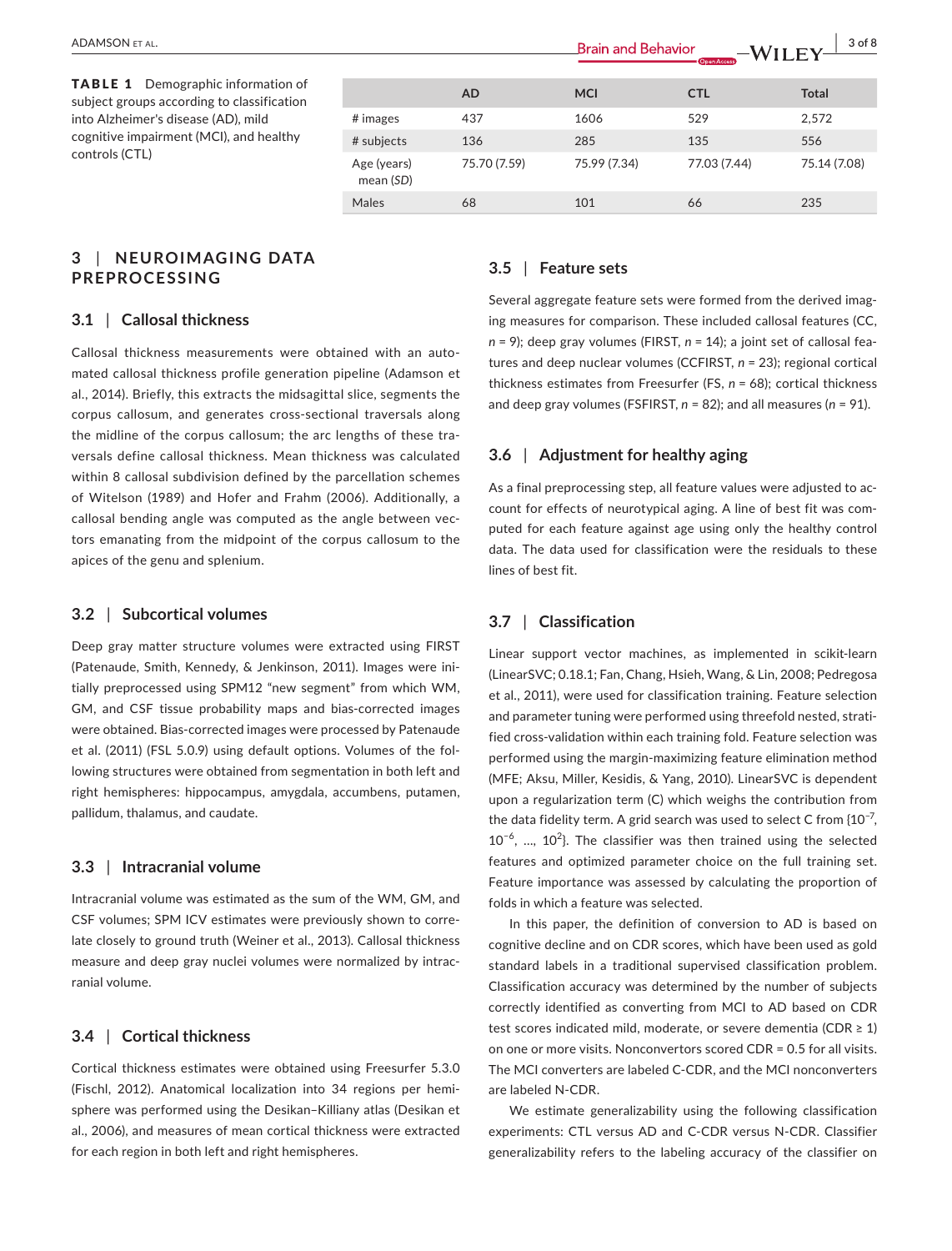

FIGURE 1 Box plots of cross-validated generalizability rates for classification of CTL/AD for all feature sets using CTL/AD groups as training data. Chance-level and noninformative accuracy is denoted by the line at 0.5. *p*-values for pairwise *t* tests are shown in the inset

unseen test data, here unseen means data not used in classifier training. Here, classifier generalizability of a given imaging feature set (CC; FIRST; CCFIRST; FS; FSFIRST; ALL) was estimated using cross‐ validation on 100 random 80%/20% train/test splits. Generalization accuracy rates were compared between each pair of feature sets statistically via 2-sample *t* tests. Distributions of generalization accuracy were found to be close to Gaussian using quantile–quantile plots (data not shown), and thus, *t* tests were appropriate.

#### **4** | **RESULTS**

#### **4.1** | **Generalizability tests**

Figure 1 shows cross-validated classification accuracy rates for CTL/ AD subjects for all feature sets based on 100 80%/20% train/test stratified splits.

Generalization accuracy for the singular feature sets was ranked, in increasing order, as follows: CC, FIRST, FS. Aggregating feature sets showed that adding the CC features to FIRST, and FIRST to FS yielded marginal improvements. Using all feature sets gives equivalent accuracy to FSFIRST. Supporting information Figures S1–S6 show the feature selection probabilities using MFE across crossvalidation splits for all feature sets. The most informative features per set were entorhinal and middle temporal cortical thickness, hippocampal volume (ALL and FSFIRST), hippocampal volume, amygdala, anterior midbody and splenium (CCFIRST), entorhinal cortex,

middle temporal, parahippocampal (FS). In the CC feature set, all features except for genu and bending angle were selected with high probability.

Figure 2 shows the CTL/AD classification decision scores for all feature sets for MCI converters (C-CDR) and nonconverters (N-CDR). Each connected line denotes CTL/AD classifier scores across all visits for each subject. Small proportions of subjects unexpectedly transitioned from AD to CTL. The proportions of CTL versus AD classified patients show that the nonconverters are almost equally classified CTL or AD, while the converters are more often classified AD than CTL.

## **4.2** | **Classification of MCI to AD conversion**

We tested the ability of each feature set to classify nonconverting and converting MCI patients. Classification results per feature set are shown in Figure 3. Classification accuracy mirrors that in the CTL/AD scenario (Figure 1). The singular feature set generalization accuracies were ordered as follows: CC < FIRST < FS. FSFIRST and ALL feature sets gave the highest scores. FIRST and CCFIRST gave intermediate scores. Feature selection probabilities are illustrated in Supporting information Figures S7–S12. The most informative features were: entorhinal cortex, middle temporal, inferior parietal, hippocampal volume (ALL and FSFIRST; Supporting information Figures S7 and S12), all regions except for genu (CC; Supporting information Figure S8), hippocampus, right accumbens, left putamen, anterior midbody of the CC (CCFIRST; Supporting information Figure S4).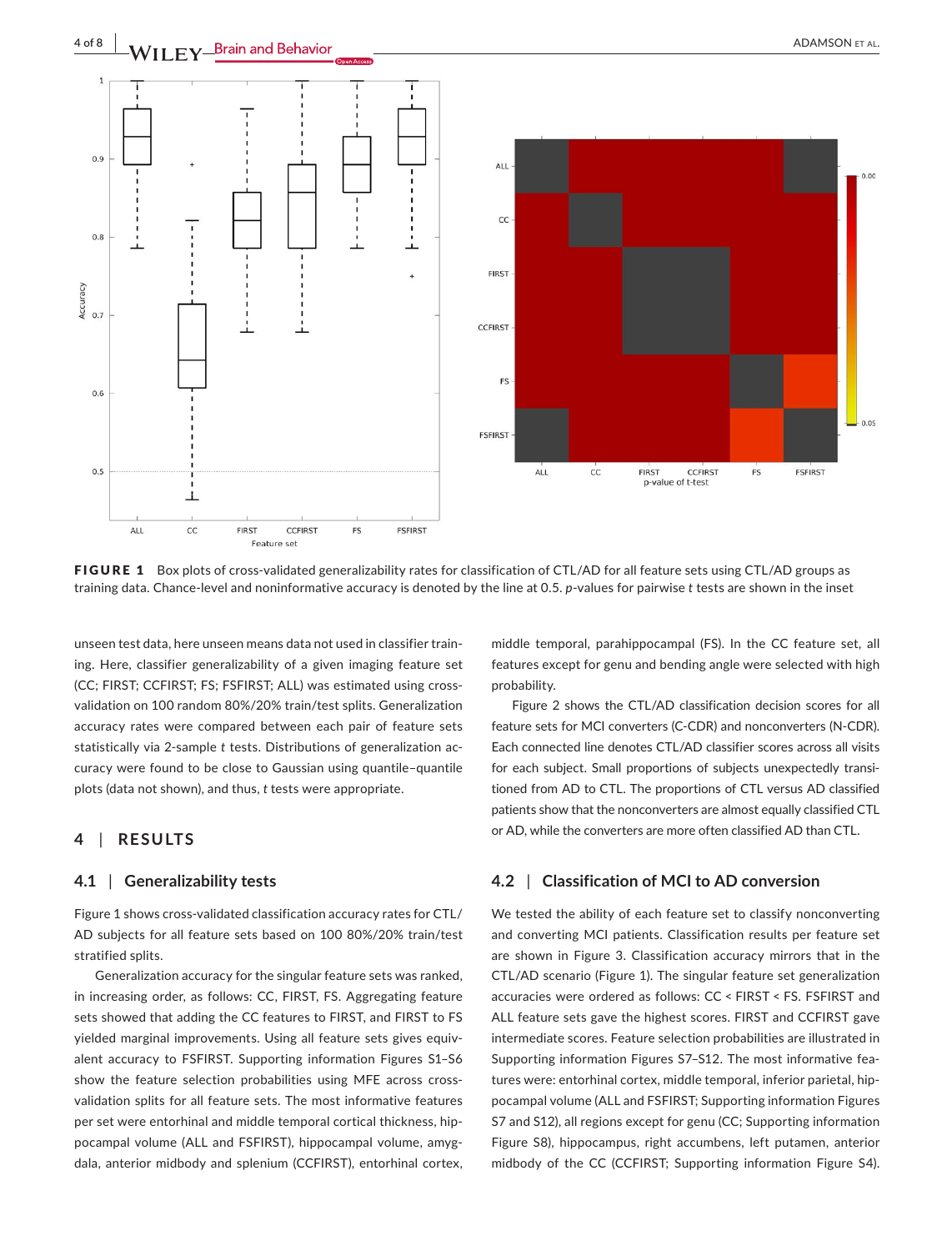

FIGURE 2 Classification scores for MCI patients using the classifier trained on CTL/AD for each feature set. The top row shows nonconverting (N-CDR) patients, and the bottom row shows converting MCI patients (C-CDR). In each plot, light gray represents MCI patients who converted based on brain trajectory (CT), and dark gray denotes those that did not (NT). The group "Reverse" (mid-gray) denotes subjects that unexpectedly transitioned from AD to CTL. The star markers denote visits of CDR = 0.5, and the circle markers denote  $CDR \geq 1$ 

In the FIRST feature set, the selection probability rankings remain largely the same with hippocampal volumes being the most informative features although the probabilities do not vary greatly across structure suggesting few uniquely key features. Similarly, all features in the CC feature set were selected with high probability.

# **5** | **DISCUSSION**

In this paper, we presented a classification framework for prognostication of conversion to AD from MCI using brain volume patterns. This paper examines whether callosal thickness profiles could be an imaging biomarker for prognosticating conversion from MCI to AD. Results showed that callosal thickness profiles did not achieve comparable accuracy to existing gray matter based "gold standards.".

Early classification approaches applied to the ADNI dataset attempted to separate subjects using the by-CDR approach used in this paper (Filipovych & Davatzikos, 2011; Misra, Fan, & Davatzikos, 2009). In these papers, voxel-wise measures of gray matter expansion or contraction required to warp to a common template were used as feature sets. Feature selection identified temporal cortical gray matter volume and hippocampal volume as being informative for classification. Classification accuracies for the CTL/AD stage were high at 94% (Misra et al., 2009) and 80% (Filipovych & Davatzikos, 2011). However, the N-CDR/C-CDR classification accuracy rates were, on average, lower. In Ref. (Filipovych & Davatzikos, 2011), the classification accuracy rates according to converter status were C-CDR 79.4%, N-CDR 51.7%. In Ref. (Misra et al., 2009), cross-validation accuracy rates ranged between 75% and 80%. The issue addressed by Aksu, Miller, Kesidis, Bigler, and Yang (2011) was the use of the CDR as the sole definition of MCI to AD conversion. Predicting CDR values, and thus conversion, from brain markers carries uncertainties of structure/function relationships with the added variance of high variability of cognitive testing scores (Chou et al., 2010).

This paper compared callosal, cortical, and subcortical gray matter volumetric feature sets for CTL/AD and MCI converter classification. Accuracy was highest when classifying control and AD patients using cortical thickness features derived from Freesurfer (90%), followed by FIRST‐derived deep gray volumes (82%) and callosal thickness measurements (63%). Feature selection probabilities indicated that the most informative features were left and right entorhinal cortical thickness and hippocampal volumes. Atrophy of these structures is commonly reported in early disease states (Weiner et al., 2013). There were no specific regions of the CC that were particularly informative and thus suggestive of a global CC atrophy occurring in AD (Ardekani, Bachman, Figarsky, & Sidtis, 2014; Teipel et al., 2002). The review of Di Paola, Spalletta, and Caltagirone (2010) of callosal atrophy work found the most robust findings were atrophy of genu and splenium with varying results in the midbody. The finding of posterior callosal atrophy of Migliaccio et al. (2012) was not found; however, the feature selection probabilities were computed in a different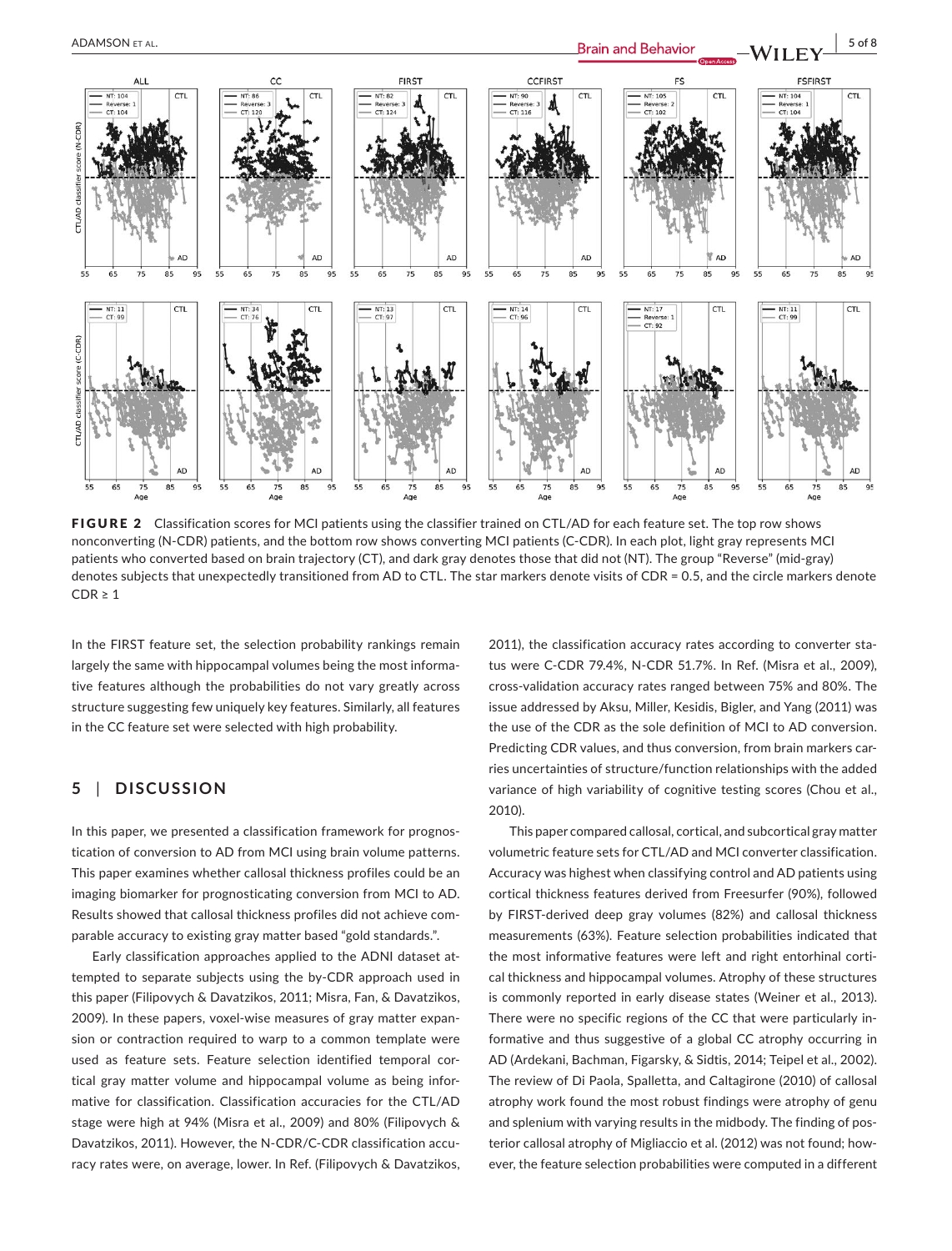

FIGURE 3 Box plots of cross-validated generalizability rates for the N-CDR/C-CDR classification experiment for all feature sets. Chancelevel and noninformative accuracy is denoted by the line at 0.5. *p*-values for pairwise *t* tests are shown in the inset

fashion to the *p*-value based results in that paper. The lower accuracy of the CC suggests that AD is a disease affecting gray matter more than white matter. The white matter atrophy reported by Migliaccio et al. (2012) was confined to the posterior corpus callosum and its nearby cortical projections. The spatial extent of these findings was sparse compared to the brain-wide atrophy of cortical gray matter and hippocampal tissue seen in other AD research (Weiner et al., 2013). This paper performed comparison of all feature sets under the by-CDR conversion definition. The classification accuracies of all feature sets were relatively poor with averages ranging from 60% to 70%; this agrees with previous work (Aksu et al., 2011). The CC feature set was particularly poor with an average accuracy rate of 56%.

Feature selection probabilities were computed to assess which brain structures were the most informative in prognosticating disease state. Cortical thickness, particularly temporal and parietal cortex, and hippocampal volumes were consistently highest ranked for the CTL/AD classification scenario; these findings agree with earlier work (Risacher et al., 2010; Weiner et al., 2013). In addition to these brain structures inferior parietal cortex, amygdala and posterior CC became more highly ranked. The putative progression of AD in terms of cortical atrophy takes on the following trajectory: temporal, occipital, parietal, frontal with relative sparing of primary visual and motor cortex. The cortical projections from the posterior CC are the temporal, occipital, and parietal cortices (Hofer & Frahm, 2006). Thus, the brain structures that are more informative for distinguishing subjects per functional impairment are associated

with later stage atrophy. This finding also agrees with previous work (Aksu et al., 2011; Di Paola et al., 2010; Teipel et al., 2002).

The generalization accuracy rates presented in this paper for gray matter structures at around 60%–70% are inferior to those achieved in other works on ADNI (Misra et al. 2009; Willette et al., 2014). However, the goal of this paper was to only to compare feature set generalization ability for a single classification algorithm.

Other methods have modeled the CC as a 3D object by incorporating the midsagittal and parasagittal slices and modeling thickness using medial axes (Styner, Gerig, Lieberman, Jones, & Weinberger, 2003). Our study focused on a 2D, single-slice shape representation to make a shape representation to be as compact as possible. Additionally, extending the segmentation to include parasagittal slices should not add a great deal of information not already captured in the midsagittal slice.

## **6** | **CONCLUSION**

This paper assessed accuracy of prediction of conversion from MCI to AD using first-visit brain volume measures. We investigated whether the thickness of the midsagittal corpus callosum and its bending angle could be used as a biomarker for AD conversion compared to existing candidate biomarkers: cortical thickness and subcortical gray nuclei volumes. The CC was less accurate in predicting MCI to AD conversion. However, previous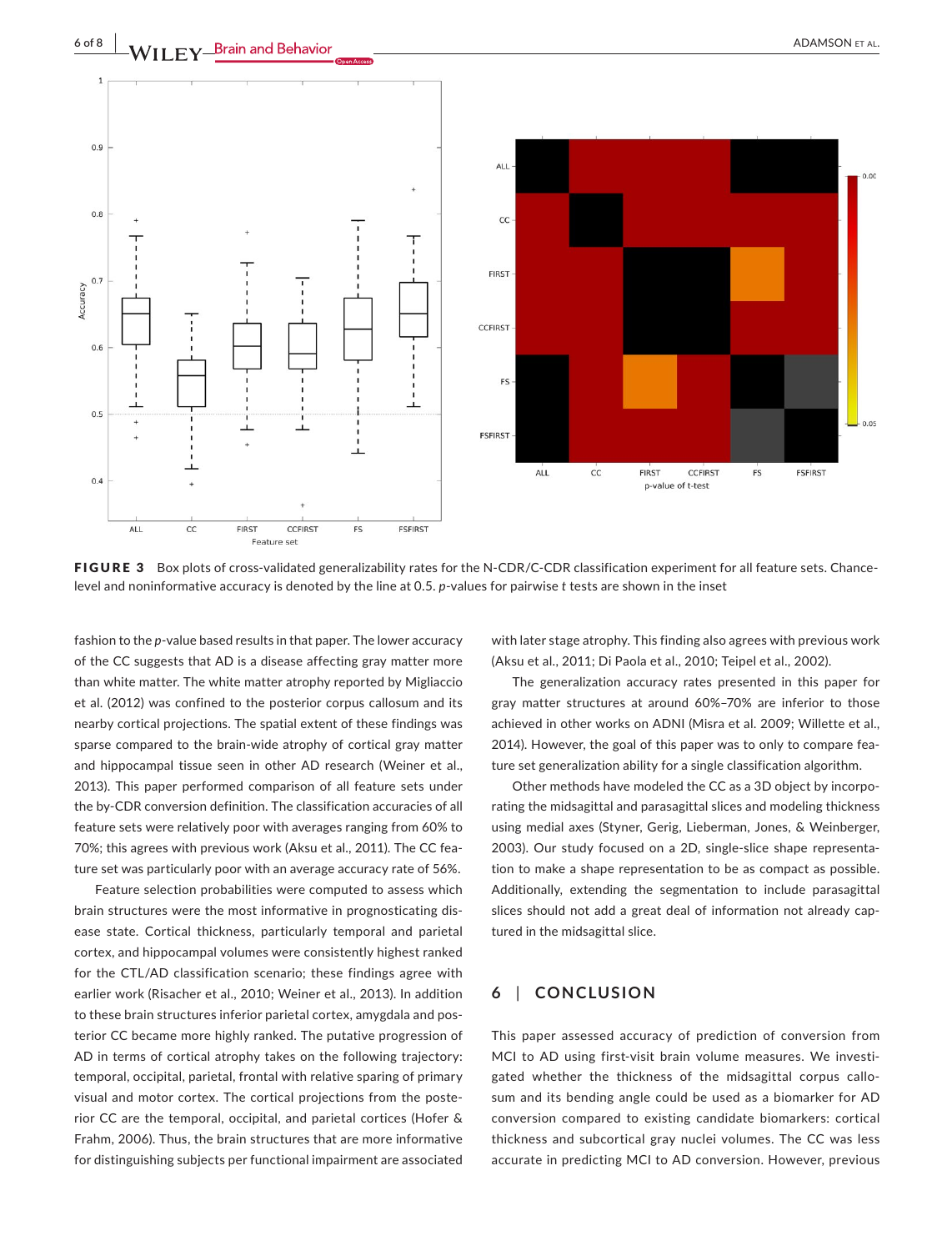**ADAMSON** ET AL. 2018

work suggests that the AD setting may not be optimal for the presented method, but it is worthwhile for diseases of white matter. We propose that callosal measures represent a quick, simple addition to the search for an imaging biomarker in AD. Future research may incorporate these measures to aid clinical assessments in a rapid fashion.

#### **ACKNOWLEDGMENTS**

Data collection and sharing for this project was funded by the Alzheimer's Disease Neuroimaging Initiative (ADNI) (National Institutes of Health Grant U01 AG024904) and DOD ADNI (Department of Defense award number W81XWH-12-2-0012). ADNI is funded by the National Institute on Aging, the National Institute of Biomedical Imaging and Bioengineering, and through generous contributions from the following: AbbVie, Alzheimer's Association; Alzheimer's Drug Discovery Foundation; Araclon Biotech; BioClinica, Inc.; Biogen; Bristol–Myers Squibb Company; CereSpir, Inc.; Cogstate; Eisai Inc.; Elan Pharmaceuticals, Inc.; Eli Lilly and Company; EuroImmun; F. Hoffmann-La Roche Ltd and its affiliated company Genentech, Inc.; Fujirebio; GE Healthcare; IXICO Ltd.; Janssen Alzheimer Immunotherapy Research & Development, LLC.; Johnson & Johnson Pharmaceutical Research & Development LLC.; Lumosity; Lundbeck; Merck & Co., Inc.; Meso Scale Diagnostics, LLC.; NeuroRx Research; Neurotrack Technologies; Novartis Pharmaceuticals Corporation; Pfizer Inc.; Piramal Imaging; Servier; Takeda Pharmaceutical Company; and Transition Therapeutics. The Canadian Institutes of Health Research is providing funds to support ADNI clinical sites in Canada. Private sector contributions are facilitated by the Foundation for the National Institutes of Health (<www.fnih.org>). The grantee organization is the Northern California Institute for Research and Education, and the study is coordinated by the Alzheimer's Therapeutic Research Institute at the University of Southern California. ADNI data are disseminated by the Laboratory for Neuro Imaging at the University of Southern California.

#### **CONFLICT OF INTEREST**

None declared.

#### **ORCID**

*Chris Adamson* <http://orcid.org/0000-0002-8084-8305> *Gareth Ball* <http://orcid.org/0000-0003-3509-1435> *Mark Walterfang* <http://orcid.org/0000-0002-1389-3691> *Marc Sea[l](http://orcid.org/0000-0002-8396-140X)* <http://orcid.org/0000-0002-8396-140X>

### **REFERENCES**

Adamson, C., Beare, R., Walterfang, M., & Seal, M. (2014). Software pipeline for midsagittal corpus callosum thickness profile processing: Automated segmentation, manual editor, thickness profile generator, group-wise statistical comparison and results display. *Neuroinformatics*, *12*, 595–614. [https://doi.org/10.1007/](https://doi.org/10.1007/s12021-014-9236-3) [s12021-014-9236-3](https://doi.org/10.1007/s12021-014-9236-3)

- Adamson, C. L., Wood, A. G., Chen, J., Barton, S., Reutens, D. C., Pantelis, C., … Walterfang, M. (2011). Thickness profile generation for the corpus callosum using Laplace's equation. *Human Brain Mapping*, *32*, 2131–2140. <https://doi.org/10.1002/hbm.21174>
- Aksu, Y., Miller, D. J., Kesidis, G., Bigler, D. C., & Yang, Q. X. (2011). An MRI-derived definition of MCI-to-AD conversion for long-term, automatic prognosis of MCI patients. *PLoS One*, *6*, e25074. [https://doi.](https://doi.org/10.1371/journal.pone.0025074) [org/10.1371/journal.pone.0025074](https://doi.org/10.1371/journal.pone.0025074)
- Aksu, Y., Miller, D. J., Kesidis, G., & Yang, Q. X. (2010). Margin-maximizing feature elimination methods for linear and nonlinear kernel-based discriminant functions. *IEEE Transactions on Neural Networks*, *21*, 701–717. <https://doi.org/10.1109/TNN.2010.2041069>
- Ardekani, B. A., Bachman, A. H., Figarsky, K., & Sidtis, J. J. (2014). Corpus callosum shape changes in early Alzheimer's disease: An MRI study using the OASIS brain database. *Brain Structure and Function*, *219*, 343–352.<https://doi.org/10.1007/s00429-013-0503-0>
- Chou, Y.‐Y., Leporé, N., Saharan, P., Madsen, S. K., Hua, X., Jack, C. R., … Alzheimer's Disease Neuroimaging, I. (2010). Ventricular maps in 804 adni subjects: Correlations with CSF biomarkers & clinical decline. *Neurobiology of Aging*, *31*, 1386–1400.
- Davatzikos, C., Genc, A., Xu, D., & Resnick, S. M. (2001). Voxel‐based morphometry using the RAVENS maps: Methods and validation using simulated longitudinal atrophy. *NeuroImage*, *14*, 1361–1369. <https://doi.org/10.1006/nimg.2001.0937>
- Desikan, R. S., Ségonne, F., Fischl, B., Quinn, B. T., Dickerson, B. C., Blacker, D., … Killiany, R. J. (2006). An automated labeling system for subdividing the human cerebral cortex on MRI scans into gyral based regions of interest. *NeuroImage*, *31*, 968–980. [https://doi.](https://doi.org/10.1016/j.neuroimage.2006.01.021) [org/10.1016/j.neuroimage.2006.01.021](https://doi.org/10.1016/j.neuroimage.2006.01.021)
- Di Paola, M., Spalletta, G., & Caltagirone, C. (2010). In vivo structural neuroanatomy of corpus callosum in Alzheimer's disease and mild cognitive impairment using different MRI techniques: A review. *Journal of Alzheimer's Disease*, *20*, 67–95. [https://doi.org/10.3233/](https://doi.org/10.3233/JAD-2010-1370) [JAD-2010-1370](https://doi.org/10.3233/JAD-2010-1370)
- Elahi, S., Bachman, A. H., Lee, S. H., Sidtis, J. J., & Ardekani, B. A. (2015). Corpus callosum atrophy rate in mild cognitive impairment and prodromal Alzheimer's disease. *Journal of Alzheimer's Disease*, *45*, 921– 931. <https://doi.org/10.3233/JAD-142631>
- Fan, R.-E., Chang, K.-W., Hsieh, C.-J., Wang, X.-R., & Lin, C.-J. (2008). LIBLINEAR: A library for large linear classification. *Journal of Machine Learning Research*, *9*, 1871–1874.
- Fennema‐Notestine, C., Hagler, D. J. Jr, McEvoy, L. K., Fleisher, A. S., Wu, E. H., Karow, D. S., & Dale, A. M. (2009). Structural MRI biomarkers for preclinical and mild Alzheimer's disease. *Human Brain Mapping*, *30*, 3238–3253.
- Filipovych, R., & Davatzikos, C. (2011). Semi‐supervised pattern classification of medical images: Application to mild cognitive impairment (MCI). *NeuroImage*, *55*, 1109–1119. [https://doi.org/10.1016/j.](https://doi.org/10.1016/j.neuroimage.2010.12.066) [neuroimage.2010.12.066](https://doi.org/10.1016/j.neuroimage.2010.12.066)
- Fischl, B. (2012). FreeSurfer. *NeuroImage*, *62*, 774–781. [https://doi.](https://doi.org/10.1016/j.neuroimage.2012.01.021) [org/10.1016/j.neuroimage.2012.01.021](https://doi.org/10.1016/j.neuroimage.2012.01.021)
- Frisoni, G. B., Fox, N. C., Jack, C. R., Scheltens, P., & Thompson, P. M. (2010). The clinical use of structural MRI in Alzheimer disease. *Nature Reviews Neurology*, *6*, 67–77. [https://doi.org/10.1038/](https://doi.org/10.1038/nrneurol.2009.215) [nrneurol.2009.215](https://doi.org/10.1038/nrneurol.2009.215)
- Hofer, S., & Frahm, J. (2006). Topography of the human corpus callosum revisited–comprehensive fiber tractography using diffusion tensor magnetic resonance imaging. *NeuroImage*, *32*, 989–994. [https://doi.](https://doi.org/10.1016/j.neuroimage.2006.05.044) [org/10.1016/j.neuroimage.2006.05.044](https://doi.org/10.1016/j.neuroimage.2006.05.044)
- Jack, C. R., Bernstein, M. A., Fox, N. C., Thompson, P., Alexander, G., Harvey, D., … Weiner, M. W. (2008). The Alzheimer's disease neuroimaging initiative (ADNI): MRI methods. *Journal of Magnetic Resonance Imaging*, *27*, 685–691.